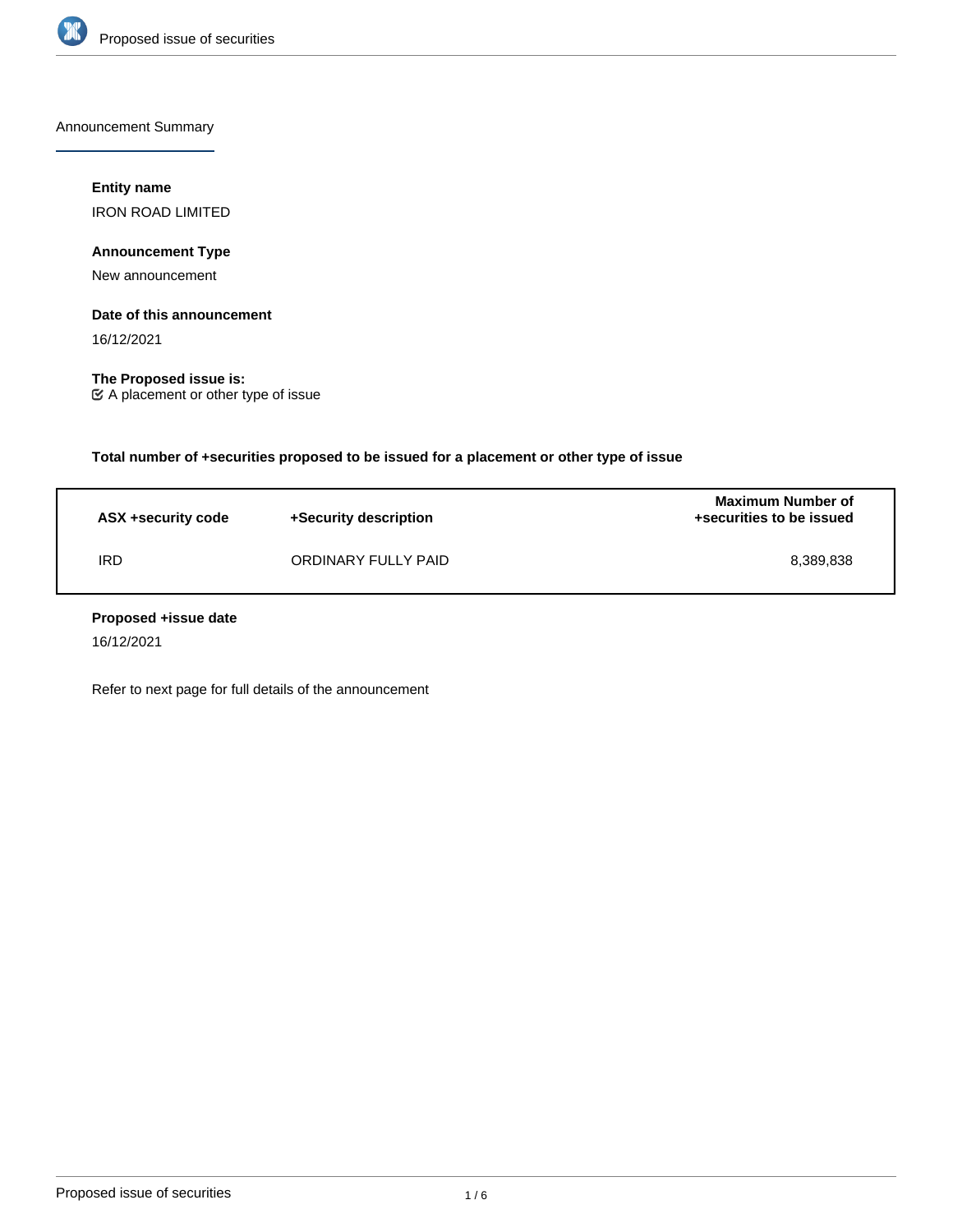

## Part 1 - Entity and announcement details

# **1.1 Name of +Entity**

# IRON ROAD LIMITED

We (the entity named above) give ASX the following information about a proposed issue of +securities and, if ASX agrees to +quote any of the +securities (including any rights) on a +deferred settlement basis, we agree to the matters set out in Appendix 3B of the ASX Listing Rules.

If the +securities are being offered under a +disclosure document or +PDS and are intended to be quoted on ASX, we also apply for quotation of all of the +securities that may be issued under the +disclosure document or +PDS on the terms set out in Appendix 2A of the ASX Listing Rules (on the understanding that once the final number of +securities issued under the +disclosure document or +PDS is known, in accordance with Listing Rule 3.10.3C, we will complete and lodge with ASX an Appendix 2A online form notifying ASX of their issue and applying for their quotation).

**1.2 Registered Number Type**

**Registration Number**

ABN

51128698108

**1.3 ASX issuer code**

IRD

# **1.4 The announcement is**

New announcement

# **1.5 Date of this announcement**

16/12/2021

**1.6 The Proposed issue is:**

 $\mathfrak{C}$  A placement or other type of issue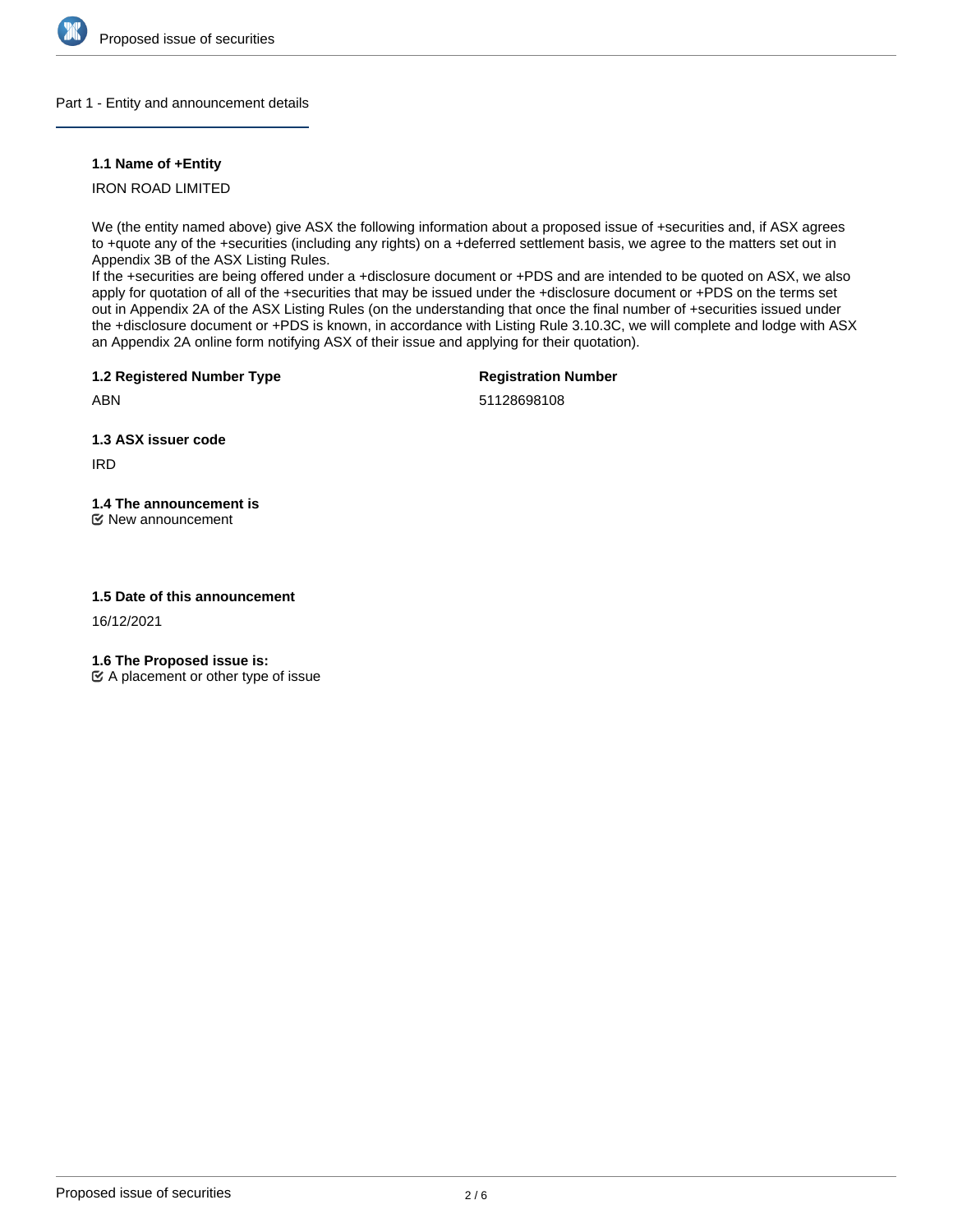

Part 7 - Details of proposed placement or other issue

Part 7A - Conditions

**7A.1 Do any external approvals need to be obtained or other conditions satisfied before the placement or other type of issue can proceed on an unconditional basis?** No

Part 7B - Issue details

**Is the proposed security a 'New class' (+securities in a class that is not yet quoted or recorded by ASX) or an 'Existing class' (additional securities in a class that is already quoted or recorded by ASX)?** Existing class

**Will the proposed issue of this +security include an offer of attaching +securities?** No

Details of +securities proposed to be issued

#### **ASX +security code and description**

IRD : ORDINARY FULLY PAID

#### **Number of +securities proposed to be issued**

337,771

**Offer price details**

**Are the +securities proposed to be issued being issued for a cash consideration?** No

#### **Please describe the consideration being provided for the +securities**

As set out in the announcement to the ASX on 16 December 2021, the Fee Shares are being issued in satisfaction of the Company's obligation to pay a fee to the subscriber under the Subscription Agreement.

#### **Please provide an estimate of the AUD equivalent of the consideration being provided for the +securities**

68,000.000000

**Will these +securities rank equally in all respects from their issue date with the existing issued +securities in that class?** Yes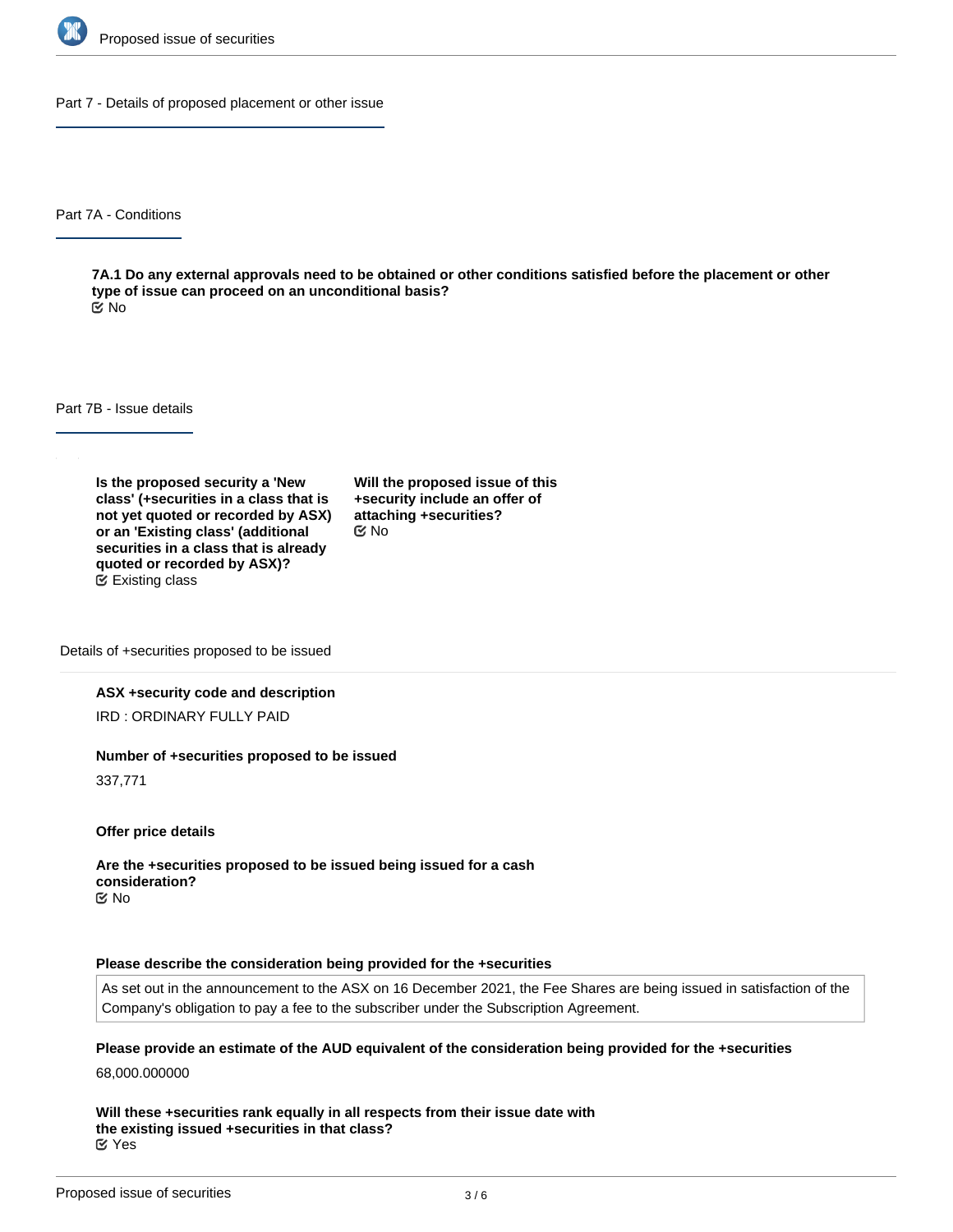

**Is the proposed security a 'New class' (+securities in a class that is not yet quoted or recorded by ASX) or an 'Existing class' (additional securities in a class that is already quoted or recorded by ASX)?** Existing class

**Will the proposed issue of this +security include an offer of attaching +securities?** No

Details of +securities proposed to be issued

## **ASX +security code and description**

IRD : ORDINARY FULLY PAID

**Number of +securities proposed to be issued**

580,000

#### **Offer price details**

**Are the +securities proposed to be issued being issued for a cash consideration?** No

#### **Please describe the consideration being provided for the +securities**

As set out in the announcement to the ASX on 16 December 2021, the initial 580,000 Ordinary Shares in the placement are being issued to the subscriber under the Subscription Agreement.

**Please provide an estimate of the AUD equivalent of the consideration being provided for the +securities**

**Will these +securities rank equally in all respects from their issue date with the existing issued +securities in that class?** Yes

**Is the proposed security a 'New class' (+securities in a class that is not yet quoted or recorded by ASX) or an 'Existing class' (additional securities in a class that is already quoted or recorded by ASX)?** Existing class

**Will the proposed issue of this +security include an offer of attaching +securities?** No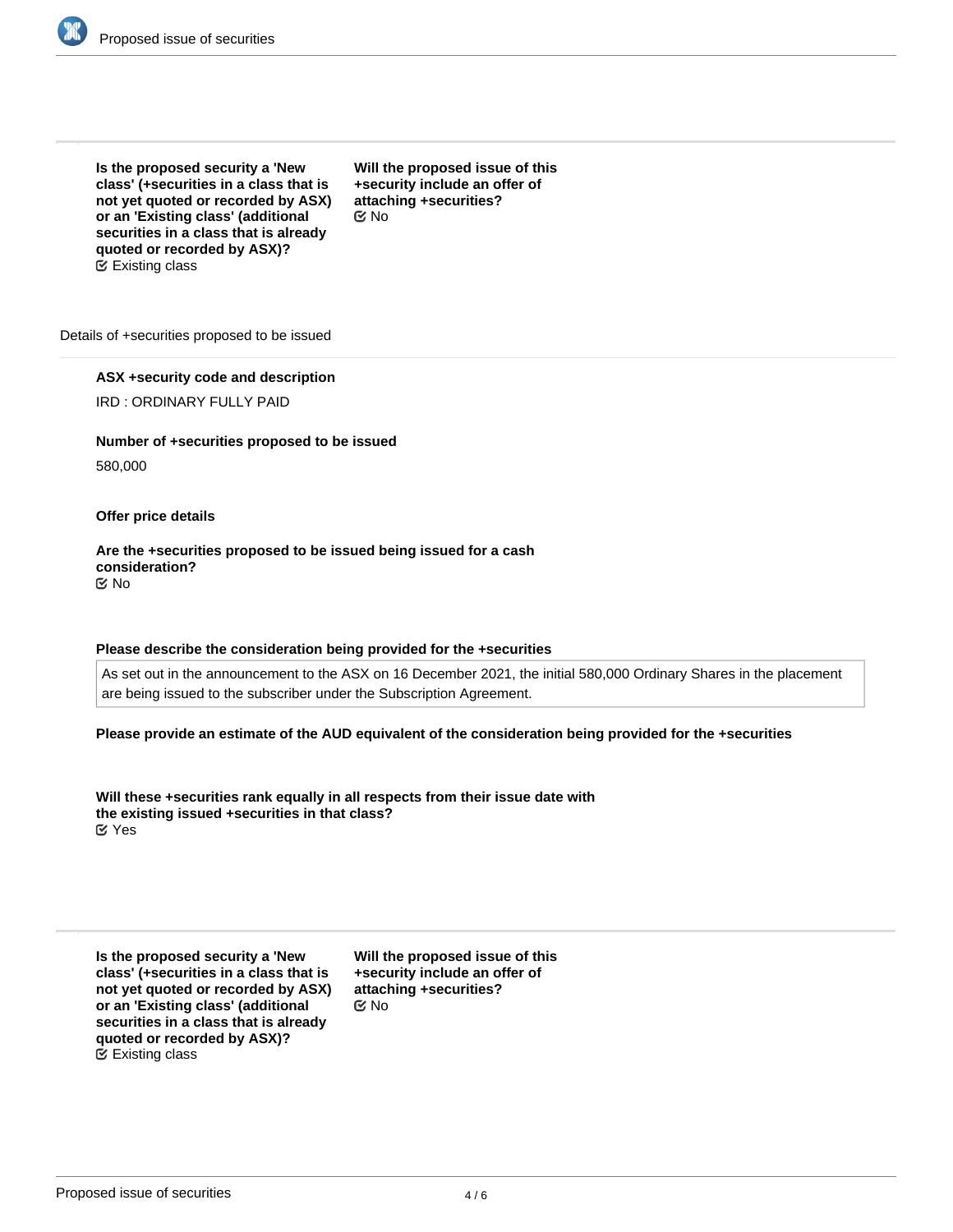

Details of +securities proposed to be issued

**ASX +security code and description**

IRD : ORDINARY FULLY PAID

**Number of +securities proposed to be issued**

7,472,067

**Offer price details**

**Are the +securities proposed to be issued being issued for a cash consideration?** Yes

**In what currency is the cash consideration being paid?**

AUD - Australian Dollar

**What is the issue price per +security?** AUD 0.17900

**Will these +securities rank equally in all respects from their issue date with the existing issued +securities in that class?** Yes

Part 7C - Timetable

**7C.1 Proposed +issue date** 16/12/2021

Part 7D - Listing Rule requirements

**7D.1 Has the entity obtained, or is it obtaining, +security holder approval for the entire issue under listing rule 7.1?** No

**7D.1b Are any of the +securities proposed to be issued without +security holder approval using the entity's 15% placement capacity under listing rule 7.1?** Yes

**7D.1b ( i ) How many +securities are proposed to be issued without security holder approval using the entity's 15% placement capacity under listing rule 7.1?**

8,389,838

**7D.1c Are any of the +securities proposed to be issued without +security holder approval using the entity's additional 10% placement capacity under listing rule 7.1A (if applicable)?** No